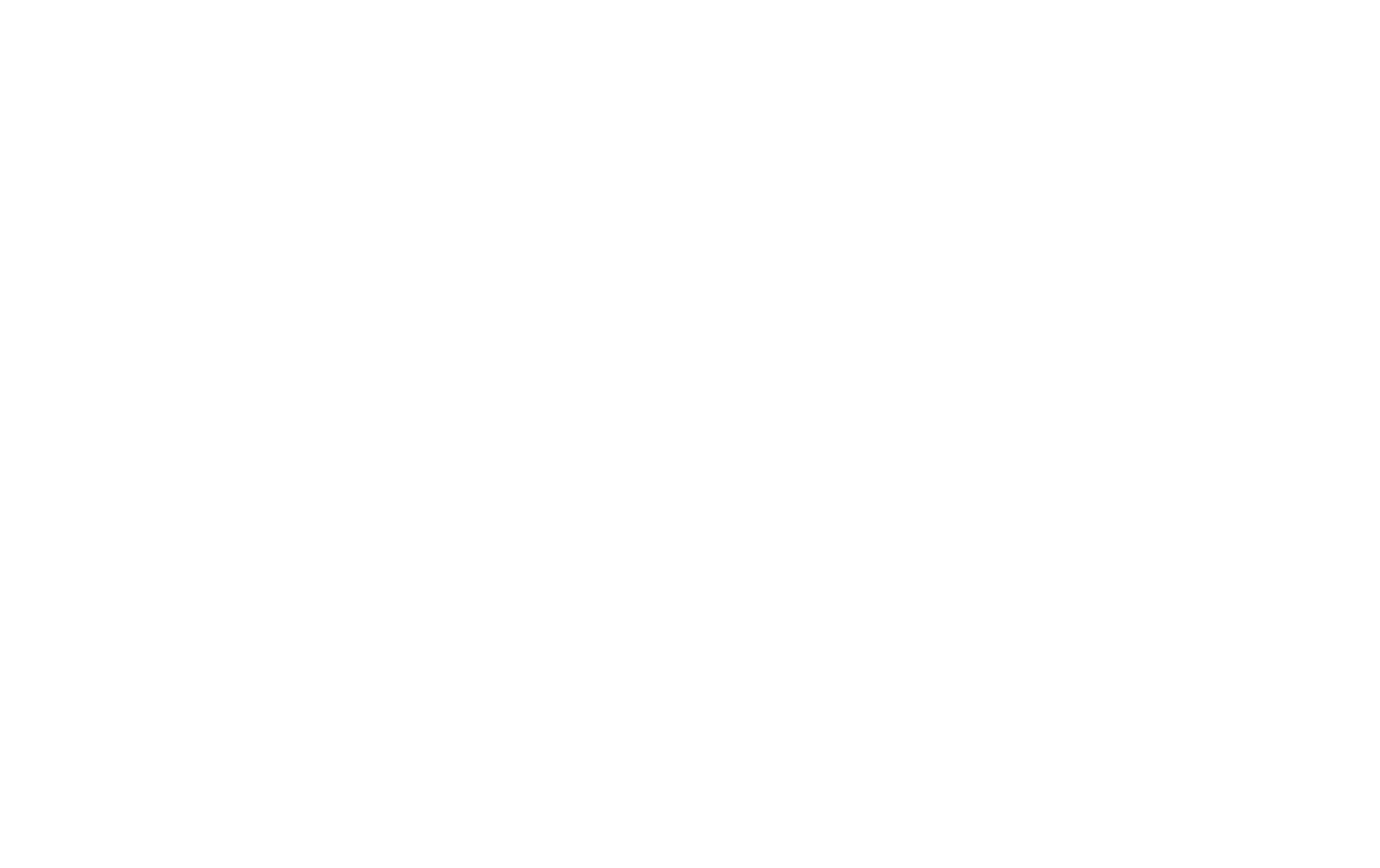## CONSEJO PROVINCIAL DE EDUCACION PAGINA: 1 JUNTA DE CLASIFICACION DE EDUCACION PRIMARIA FECHA DE EMISION:19/11/2021

# LISTADO PROVISORIO DOCENTES TITULARES ASCENSO POR ESCUELA A¥O 2022. -

# ÚÄÄÄÄÄÄÄÄÄÄÄÄÄÄÄÄÄÄÄÄÄÄÄÄÄÄÄÄÄÄÄÄÄÄÄÄÄÄÄÄÄÄÄÄÄÄÄÄÄÄÄÄÄÄÄÄÄÄÄÄÄÄÄÄÄÄÄÄÄÄÄÄÄÄÄÄÄ¿ <sup>3</sup>Localidad:Las Heras Establecimiento:ESCUELA N 3 ÀÄÄÄÄÄÄÄÄÄÄÄÄÄÄÄÄÄÄÄÄÄÄÄÄÄÄÄÄÄÄÄÄÄÄÄÄÄÄÄÄÄÄÄÄÄÄÄÄÄÄÄÄÄÄÄÄÄÄÄÄÄÄÄÄÄÄÄÄÄÄÄÄÄÄÄÄÄÙ

 ----------------------------------------------------------------------------------------------------------------------------------------------------------------------------- Nro Apellido y Nombre Tit A.P. ---- SERVICIOS DOCENTES ----- Ant. Cult Resi. M.A. ATP O.T. PUBL ACTIVIDADES C.C. J.E. OTRO S.D.I Aldp PUNT. OBSERVAC. PREMIOS Ord M.A/E Vic Dir Sup S.T. Voc D.N. Asis Dict LOC PROV NA/IN GRAL. -----------------------------------------------------------------------------------------------------------------------------------------------------------------------------

 ÚÄÄÄÄÄÄÄÄÄÄÄÄÄÄÄÄÄÄÄÄÄÄÄÄÄÄÄÄÄÄÄÄÄÄÄÄÄÄÄÄÄÄÄÄÄÄÄÄÄÄÄÄÄÄÄÄÄÄÄÄÄÄÄÄÄÄÄÄÄÄÄÄÄÄÄÄÄÄÄÄÄÄÄÄÄ¿ <sup>3</sup> VICEDIRECTORES CON 3 A¥OS EN CONDICIONES DE ACCEDER A LA DIRECCION <sup>3</sup> ÀÄÄÄÄÄÄÄÄÄÄÄÄÄÄÄÄÄÄÄÄÄÄÄÄÄÄÄÄÄÄÄÄÄÄÄÄÄÄÄÄÄÄÄÄÄÄÄÄÄÄÄÄÄÄÄÄÄÄÄÄÄÄÄÄÄÄÄÄÄÄÄÄÄÄÄÄÄÄÄÄÄÄÄÄÄÙ

| SEPULVEDA SANDRA EVA | $00\,$<br>1.80  | 3.00 | 10.00 | . <i>.</i> – –<br>16.          |           | $\Lambda$ $\cap$ $\Gamma$ $\Gamma$<br><b>hh</b><br>42. 55 |
|----------------------|-----------------|------|-------|--------------------------------|-----------|-----------------------------------------------------------|
| NOGUEIRA CERVI¥O     | 20 0.90         | 3.00 | 10.00 | 6.50                           | <b>10</b> | 33.70                                                     |
| B DE LA MATA MARIA   | .202.00<br>40 1 | 3.00 | 10.00 | $\sim$ $\sim$ $\sim$<br>ب 2. . | U. U.J    | 2.00 31.90                                                |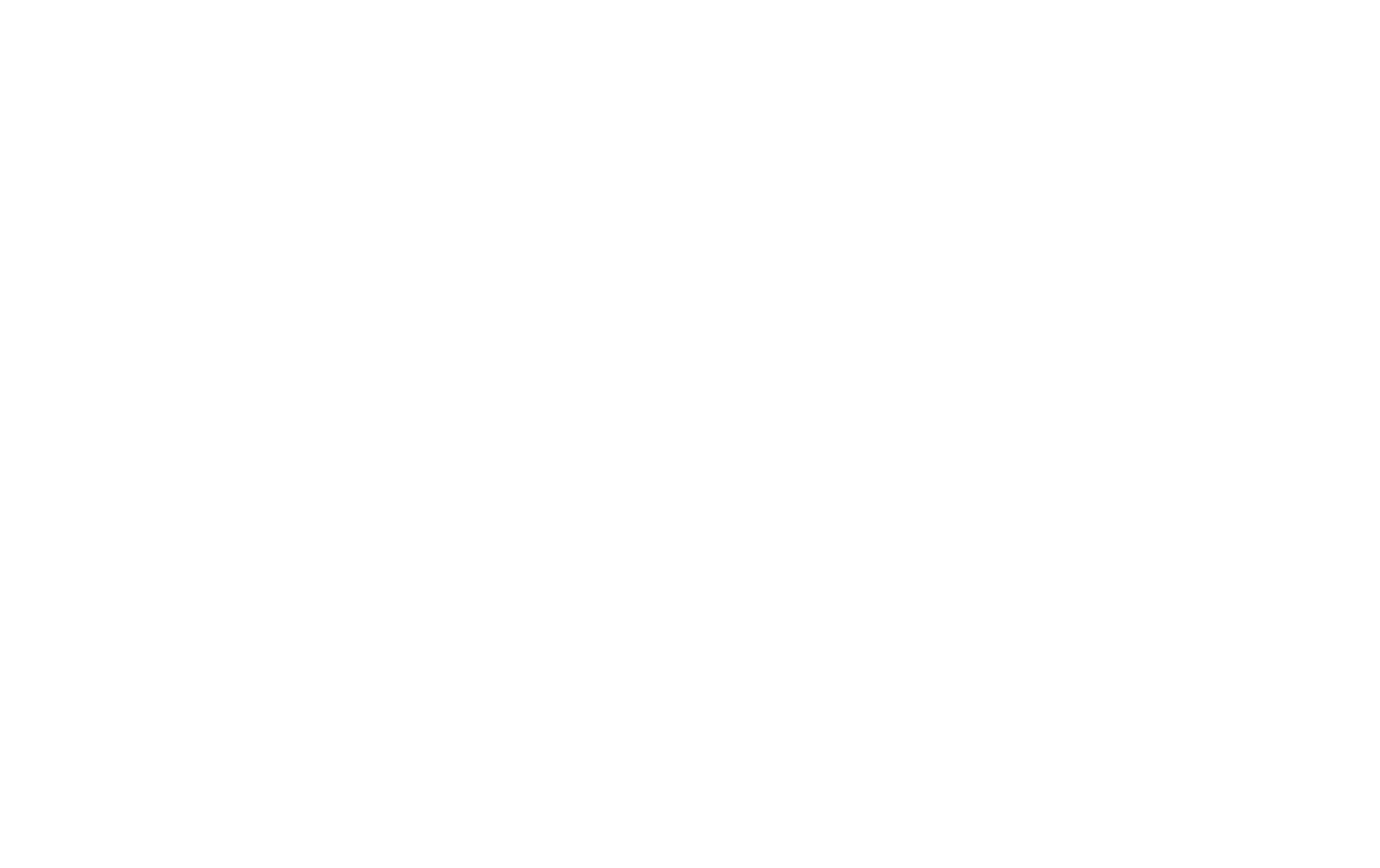## CONSEJO PROVINCIAL DE EDUCACION PAGINA: 2 JUNTA DE CLASIFICACION DE EDUCACION PRIMARIA FECHA DE EMISION:19/11/2021

# LISTADO PROVISORIO DOCENTES TITULARES ASCENSO POR ESCUELA A¥O 2022. -

# ÚÄÄÄÄÄÄÄÄÄÄÄÄÄÄÄÄÄÄÄÄÄÄÄÄÄÄÄÄÄÄÄÄÄÄÄÄÄÄÄÄÄÄÄÄÄÄÄÄÄÄÄÄÄÄÄÄÄÄÄÄÄÄÄÄÄÄÄÄÄÄÄÄÄÄÄÄÄ¿ <sup>3</sup>Localidad:Las Heras Establecimiento:ESCUELA N 53 3 ÀÄÄÄÄÄÄÄÄÄÄÄÄÄÄÄÄÄÄÄÄÄÄÄÄÄÄÄÄÄÄÄÄÄÄÄÄÄÄÄÄÄÄÄÄÄÄÄÄÄÄÄÄÄÄÄÄÄÄÄÄÄÄÄÄÄÄÄÄÄÄÄÄÄÄÄÄÄÙ

|                                                                                 |                  |                       | M.A/E Vic Dir Sup S.T. Voc D.N. Asis Dict |                |                |            |                      | Nro Apellido y Nombre Tit A.P. ---- SERVICIOS DOCENTES ----- Ant. Cult Resi. M.A. ATP O.T. PUBL ACTIVIDADES C.C. J.E. OTRO S.D.I Aldp<br>LOC PROV NA/IN | GRAL                              | PUNT. OBSERVAC. PREMIOS |       |
|---------------------------------------------------------------------------------|------------------|-----------------------|-------------------------------------------|----------------|----------------|------------|----------------------|---------------------------------------------------------------------------------------------------------------------------------------------------------|-----------------------------------|-------------------------|-------|
| <sup>3</sup> VICEDIRECTORES CON 3 A¥OS EN CONDICIONES DE ACCEDER A LA DIRECCION |                  |                       |                                           |                |                |            |                      |                                                                                                                                                         |                                   |                         |       |
| 1 ILNAO SANDRA<br>2 RAMIREZ SILVINA<br>3 PERERA LUCIA SILVINA 9 0.20 3.40 1.80  | 9 0.40 4.60 0.90 | 9 0.60 3.20 1.20 2.40 |                                           | 3. OO<br>3. OC | 10.00<br>10.00 | 10.00 1.00 | 3.00<br>5.25<br>3.00 | $0.25$ $0.10$<br>0.20                                                                                                                                   | 3.00 36.75<br>3.00 36.35<br>30.70 |                         | 0.300 |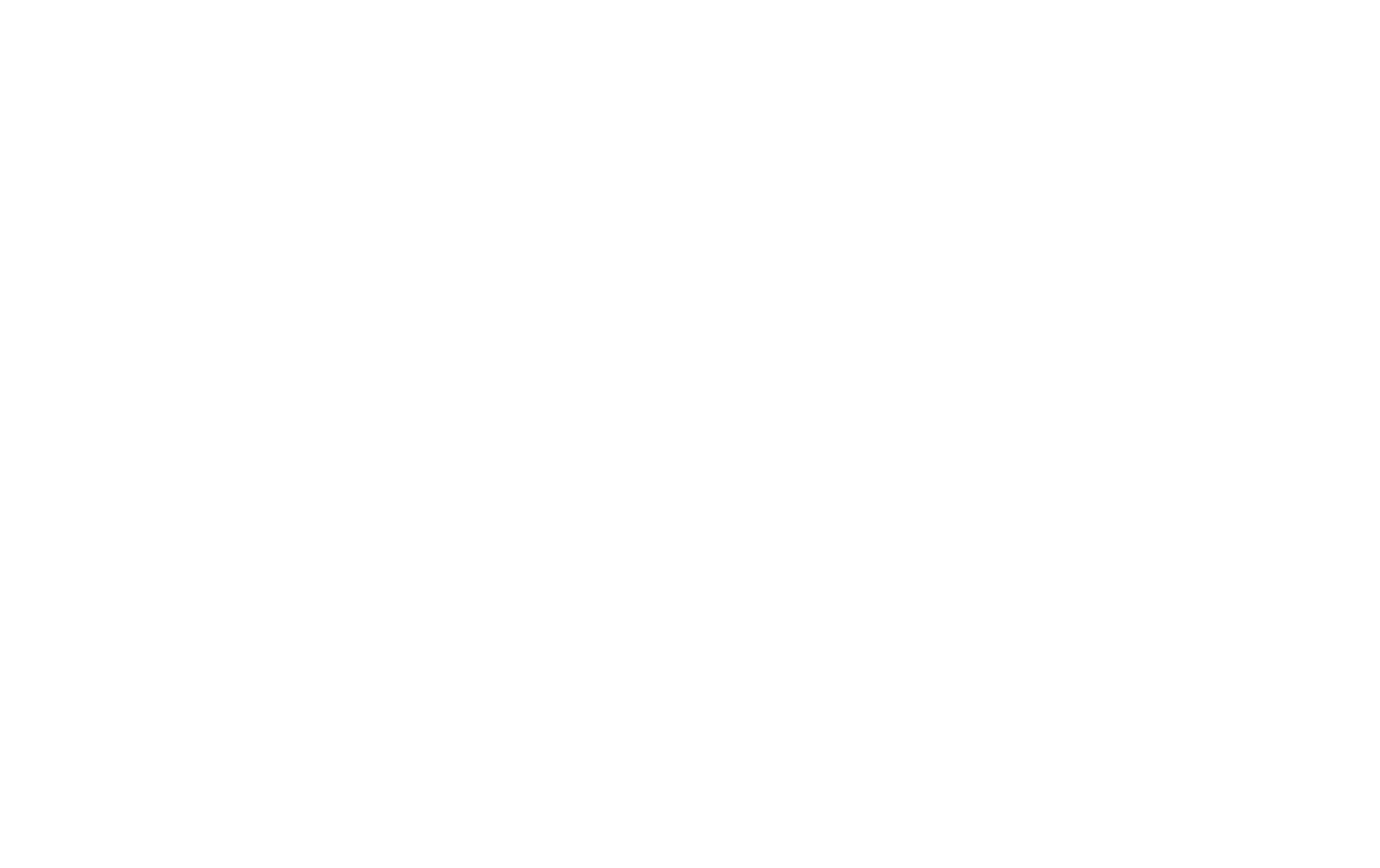## CONSEJO PROVINCIAL DE EDUCACION PAGINA: 3 JUNTA DE CLASIFICACION DE EDUCACION PRIMARIA FECHA DE EMISION:19/11/2021

# LISTADO PROVISORIO DOCENTES TITULARES ASCENSO POR ESCUELA A¥O 2022. -

# ÚÄÄÄÄÄÄÄÄÄÄÄÄÄÄÄÄÄÄÄÄÄÄÄÄÄÄÄÄÄÄÄÄÄÄÄÄÄÄÄÄÄÄÄÄÄÄÄÄÄÄÄÄÄÄÄÄÄÄÄÄÄÄÄÄÄÄÄÄÄÄÄÄÄÄÄÄÄ¿ <sup>3</sup>Localidad:Las Heras Establecimiento:ESCUELA N 64 <sup>3</sup> ÀÄÄÄÄÄÄÄÄÄÄÄÄÄÄÄÄÄÄÄÄÄÄÄÄÄÄÄÄÄÄÄÄÄÄÄÄÄÄÄÄÄÄÄÄÄÄÄÄÄÄÄÄÄÄÄÄÄÄÄÄÄÄÄÄÄÄÄÄÄÄÄÄÄÄÄÄÄÙ

 ----------------------------------------------------------------------------------------------------------------------------------------------------------------------------- Nro Apellido y Nombre Tit A.P. ---- SERVICIOS DOCENTES ----- Ant. Cult Resi. M.A. ATP O.T. PUBL ACTIVIDADES C.C. J.E. OTRO S.D.I Aldp PUNT. OBSERVAC. PREMIOS Ord M.A/E Vic Dir Sup S.T. Voc D.N. Asis Dict LOC PROV NA/IN GRAL. -----------------------------------------------------------------------------------------------------------------------------------------------------------------------------

 ÚÄÄÄÄÄÄÄÄÄÄÄÄÄÄÄÄÄÄÄÄÄÄÄÄÄÄÄÄÄÄÄÄÄÄÄÄÄÄÄÄÄÄÄÄÄÄÄÄÄÄÄÄÄÄÄÄÄÄÄÄÄÄÄÄÄÄÄÄÄÄÄÄÄÄÄÄÄÄÄÄÄÄÄÄÄ¿ <sup>3</sup> VICEDIRECTORES CON 2 A¥OS EN CONDICIONES DE ACCEDER A LA DIRECCION <sup>3</sup> ÀÄÄÄÄÄÄÄÄÄÄÄÄÄÄÄÄÄÄÄÄÄÄÄÄÄÄÄÄÄÄÄÄÄÄÄÄÄÄÄÄÄÄÄÄÄÄÄÄÄÄÄÄÄÄÄÄÄÄÄÄÄÄÄÄÄÄÄÄÄÄÄÄÄÄÄÄÄÄÄÄÄÄÄÄÄÙ

| <b>ROTHLI SBERGER</b>                           | 00 0.60 | 3.00 | . 40<br>$10.000$ . |     | 30.00<br>3.00 |
|-------------------------------------------------|---------|------|--------------------|-----|---------------|
| $\angle$ <code>DECARA</code><br>I ANA<br>MARI A | 20 0.60 | 3.00 | 10.00              | -10 | 28.90<br>2.00 |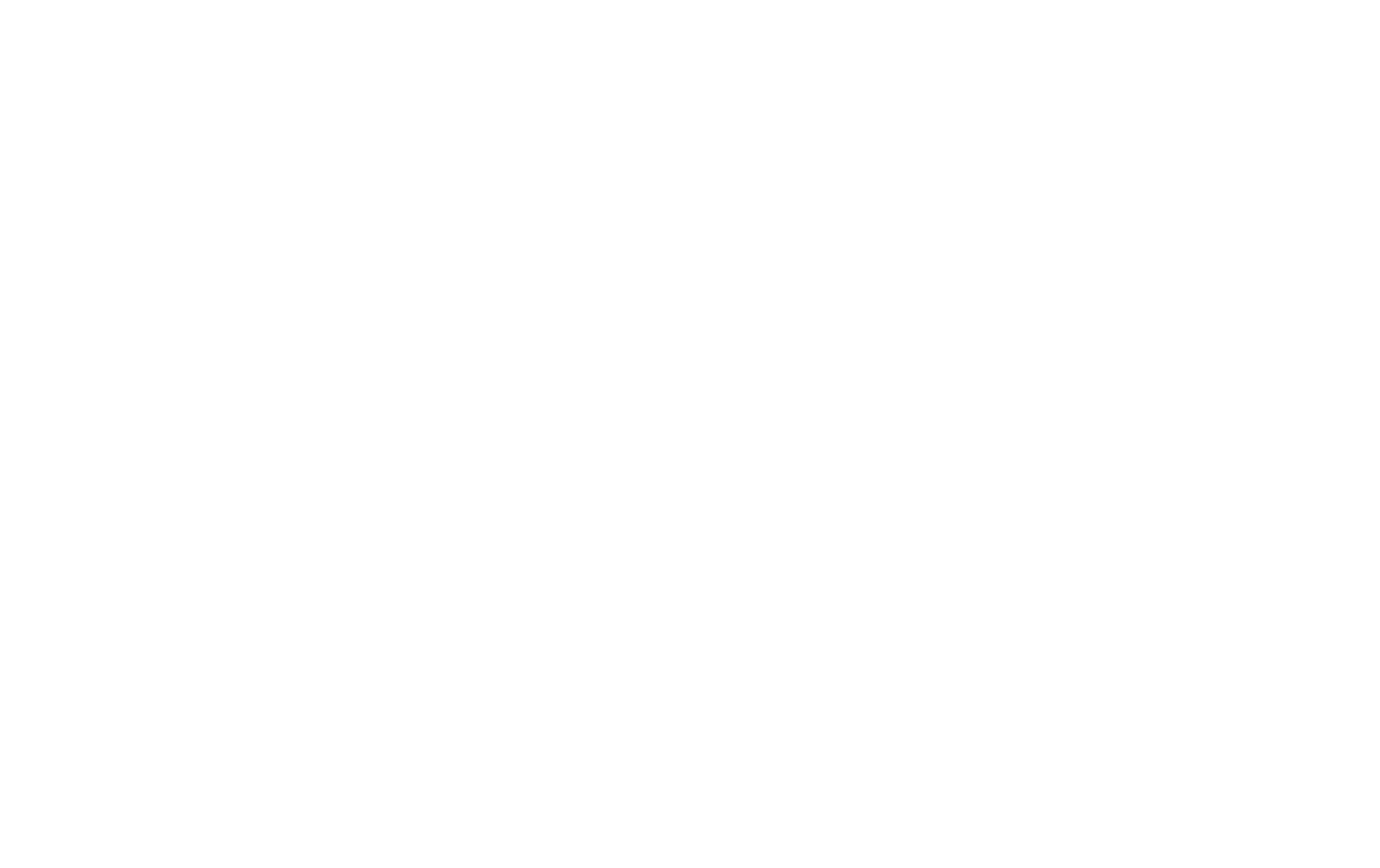## CONSEJO PROVINCIAL DE EDUCACION PAGINA: 4 JUNTA DE CLASIFICACION DE EDUCACION PRIMARIA FECHA DE EMISION:19/11/2021

# LISTADO PROVISORIO DOCENTES TITULARES ASCENSO POR ESCUELA A¥O 2022. -

| <sup>3</sup> Local i dad: Las Heras                     |                                                        | Establecimiento: ESCUELA N 77                                                                                                                                                                      |                      |                         |              |                                                                                                                                                         |                                        |                   |
|---------------------------------------------------------|--------------------------------------------------------|----------------------------------------------------------------------------------------------------------------------------------------------------------------------------------------------------|----------------------|-------------------------|--------------|---------------------------------------------------------------------------------------------------------------------------------------------------------|----------------------------------------|-------------------|
|                                                         |                                                        | M.A/E Vic Dir Sup S.T. Voc D.N. Asis Dict                                                                                                                                                          |                      |                         |              | Nro Apellido y Nombre Tit A.P. ---- SERVICIOS DOCENTES ----- Ant. Cult Resi. M.A. ATP O.T. PUBL ACTIVIDADES C.C. J.E. OTRO S.D.I Aldp<br>LOC PROV NA/IN | PUNT.<br>GRAL.                         | OBSERVAC. PREMIOS |
|                                                         |                                                        | <sup>3</sup> VICEDIRECTORES CON 3 A¥OS EN CONDICIONES DE ACCEDER A LA DIRECCION                                                                                                                    |                      |                         |              |                                                                                                                                                         |                                        |                   |
| URRA GARCIA                                             | 9 1.20 3.20 1.20 3.60                                  | <sup>3</sup> VICEDIRECTORES CON 2 A¥OS EN CONDICIONES DE ACCEDER A LA DIRECCION<br>تققيم المستقيم المستقيم المستقيم المستقيم المستقيم المستقيم المستقيم المستقيم المستقيم المستقيم المستقيم المستق | 3.00                 | 10.00                   | 2.50         | $0.15$ $0.10$                                                                                                                                           | 33.95                                  |                   |
| SALAZAR FRANCY<br>2 NU¥EZ CLAUDIA<br>3 MARISCAL MARIELA | 3.00 2.10 0.80<br>9 0.60<br>$3.60$ $0.60$<br>5,00 0,60 |                                                                                                                                                                                                    | 3.00<br>3.00<br>3.00 | 10.00<br>10.00<br>10.00 | 3.00<br>1.50 | 0.10<br>0.10                                                                                                                                            | 2.00 33.50<br>3.00 30.80<br>3.00 30.70 |                   |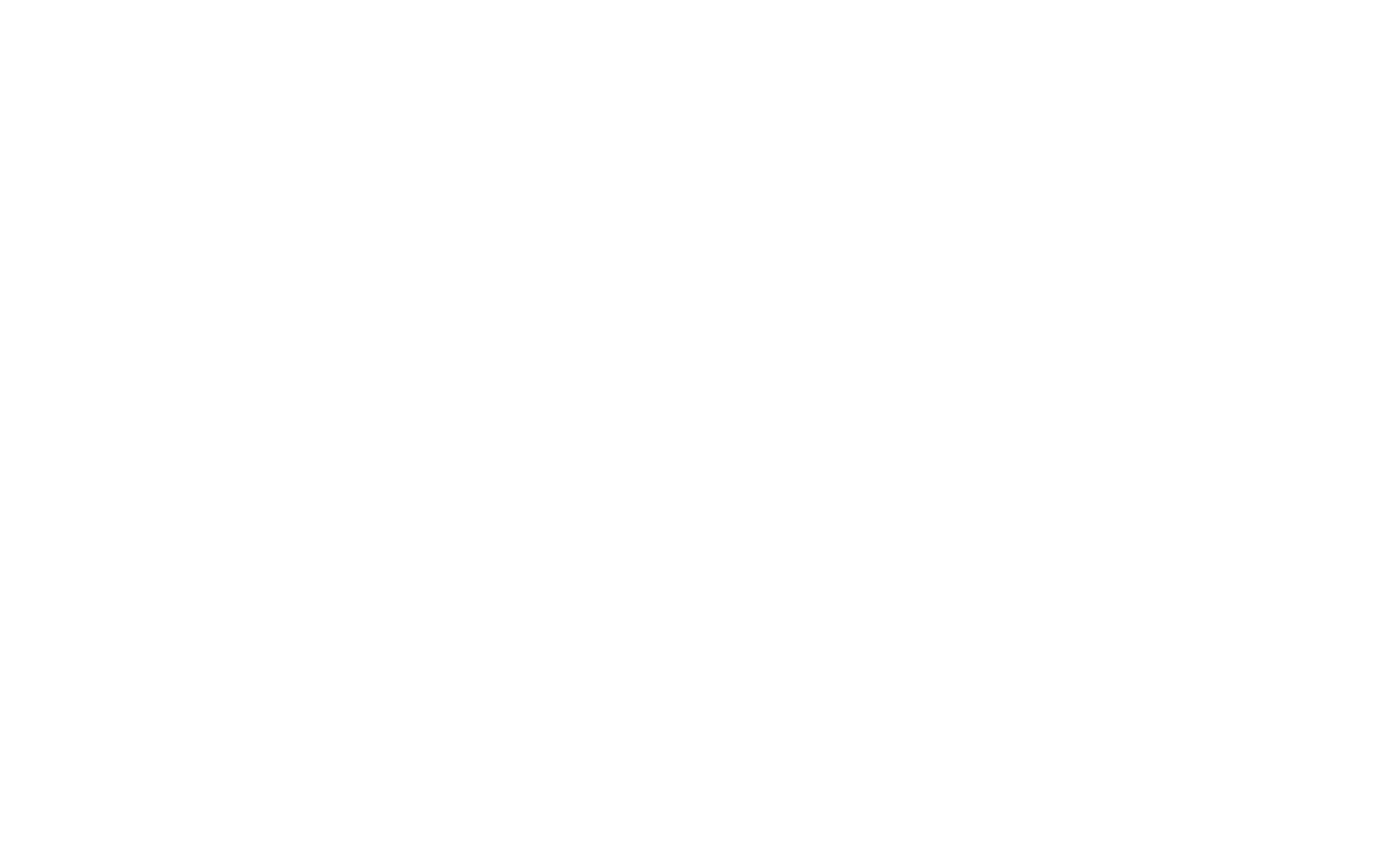## CONSEJO PROVINCIAL DE EDUCACION PAGINA: 5 JUNTA DE CLASIFICACION DE EDUCACION PRIMARIA FECHA DE EMISION:19/11/2021

# LISTADO PROVISORIO DOCENTES TITULARES ASCENSO POR ESCUELA A¥O 2022. -

 ----------------------------------------------------------------------------------------------------------------------------------------------------------------------------- Nro Apellido y Nombre Tit A.P. ---- SERVICIOS DOCENTES ----- Ant. Cult Resi. M.A. ATP O.T. PUBL ACTIVIDADES C.C. J.E. OTRO S.D.I Aldp PUNT. OBSERVAC. PREMIOS Ord M.A/E Vic Dir Sup S.T. Voc D.N. Asis Dict LOC PROV NA/IN GRAL.

# ÚÄÄÄÄÄÄÄÄÄÄÄÄÄÄÄÄÄÄÄÄÄÄÄÄÄÄÄÄÄÄÄÄÄÄÄÄÄÄÄÄÄÄÄÄÄÄÄÄÄÄÄÄÄÄÄÄÄÄÄÄÄÄÄÄÄÄÄÄÄÄÄÄÄÄÄÄÄ¿ <sup>3</sup>Localidad:Las Heras Establecimiento:ESCUELA N 84 3 ÀÄÄÄÄÄÄÄÄÄÄÄÄÄÄÄÄÄÄÄÄÄÄÄÄÄÄÄÄÄÄÄÄÄÄÄÄÄÄÄÄÄÄÄÄÄÄÄÄÄÄÄÄÄÄÄÄÄÄÄÄÄÄÄÄÄÄÄÄÄÄÄÄÄÄÄÄÄÙ

| Nombre<br>Anel<br>do | $- - - - -$ | SERVICIOS DOCENTES                     | M.A.<br>Cult Resi<br>ATP 0.1.<br>Ant. | <b>PUBL</b><br>ACTI VI DADES     | <b>OBSERVAC</b><br><b>PUNT</b><br><b>PREMI OS</b><br>Al dp<br>OTRO S.D. |
|----------------------|-------------|----------------------------------------|---------------------------------------|----------------------------------|-------------------------------------------------------------------------|
| 0 <sup>r</sup>       | .1. A/F     | $Voc$ D.N.<br>Vi c<br>Di r<br>Sup S.T. | Asis Dict                             | NA/IN<br><b>PROV</b><br>$\Omega$ | GRAL                                                                    |
|                      |             |                                        |                                       |                                  |                                                                         |

 ÚÄÄÄÄÄÄÄÄÄÄÄÄÄÄÄÄÄÄÄÄÄÄÄÄÄÄÄÄÄÄÄÄÄÄÄÄÄÄÄÄÄÄÄÄÄÄÄÄÄÄÄÄÄÄÄÄÄÄÄÄÄÄÄÄÄÄÄÄÄÄÄÄÄÄÄÄÄÄÄÄÄÄÄÄÄ¿ <sup>3</sup> VICEDIRECTORES CON 3 A¥OS EN CONDICIONES DE ACCEDER A LA DIRECCION <sup>3</sup> ÀÄÄÄÄÄÄÄÄÄÄÄÄÄÄÄÄÄÄÄÄÄÄÄÄÄÄÄÄÄÄÄÄÄÄÄÄÄÄÄÄÄÄÄÄÄÄÄÄÄÄÄÄÄÄÄÄÄÄÄÄÄÄÄÄÄÄÄÄÄÄÄÄÄÄÄÄÄÄÄÄÄÄÄÄÄÙ

| MU¥OZ PAOLA SOLEDAD        | . 00 1. 20      | 3.00 | 10.00 | $\sim$ $\sim$ $\sim$<br>ວ. ∠ວ | 10 | 3.00 34.55 |
|----------------------------|-----------------|------|-------|-------------------------------|----|------------|
| MONTES NESTOR              | $.00$ 1.50 1.20 | 3.00 | 10.00 | 0.10                          | 10 | 3.00 30.90 |
| ARI EL<br><b>LANDRI EL</b> | $.00$ 1.50 0.80 | 3.00 | 10.00 | .00                           |    | 2.00 30.30 |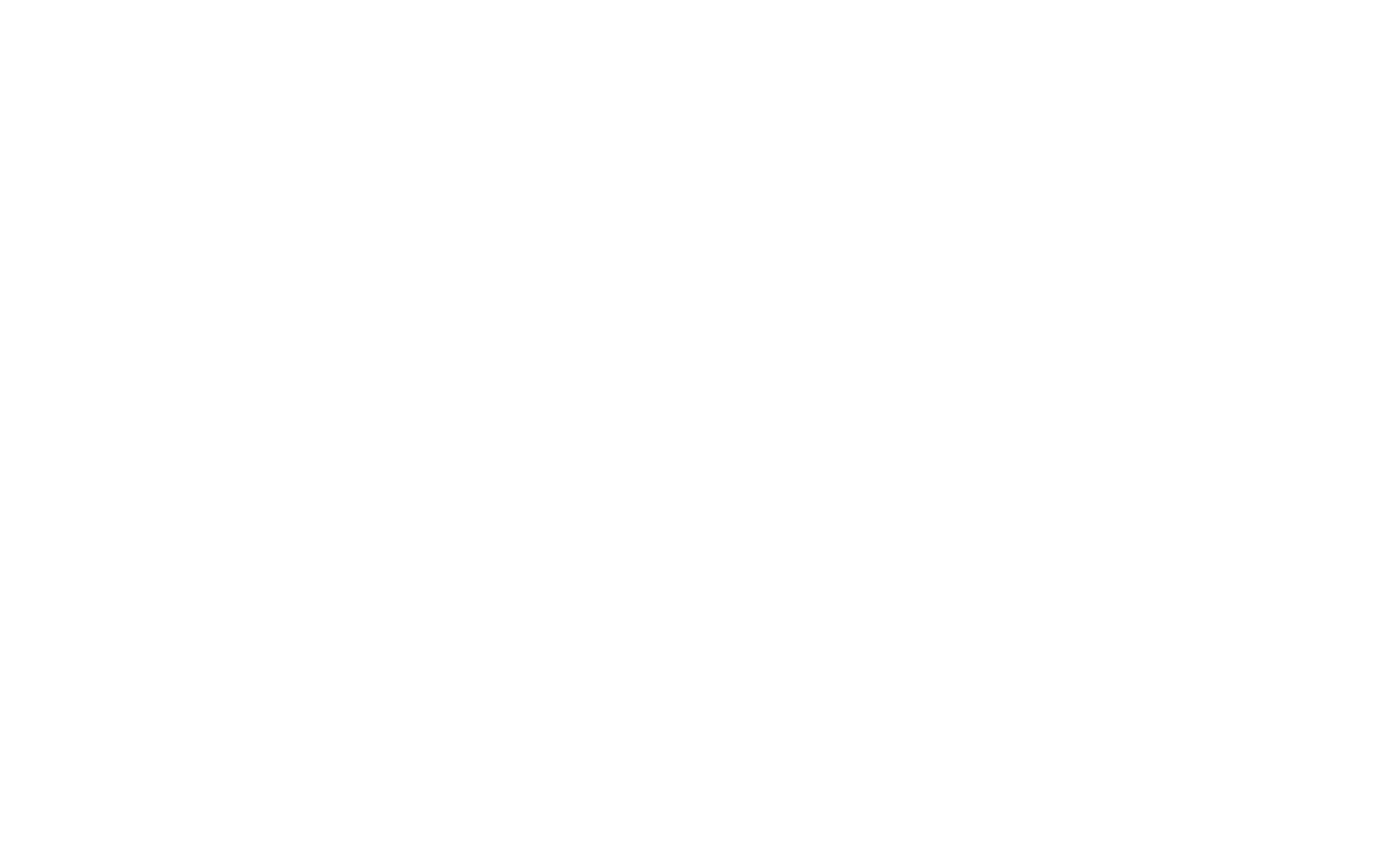## CONSEJO PROVINCIAL DE EDUCACION PAGINA: 6 JUNTA DE CLASIFICACION DE EDUCACION PRIMARIA FECHA DE EMISION:19/11/2021

# LISTADO PROVISORIO DOCENTES TITULARES ASCENSO POR ESCUELA A¥O 2022. -

 ÚÄÄÄÄÄÄÄÄÄÄÄÄÄÄÄÄÄÄÄÄÄÄÄÄÄÄÄÄÄÄÄÄÄÄÄÄÄÄÄÄÄÄÄÄÄÄÄÄÄÄÄÄÄÄÄÄÄÄÄÄÄÄÄÄÄÄÄÄÄÄÄÄÄÄÄÄÄ¿ <sup>3</sup>Localidad:Las Heras Establecimiento:EDJA-EGB N 14 <sup>3</sup> ÀÄÄÄÄÄÄÄÄÄÄÄÄÄÄÄÄÄÄÄÄÄÄÄÄÄÄÄÄÄÄÄÄÄÄÄÄÄÄÄÄÄÄÄÄÄÄÄÄÄÄÄÄÄÄÄÄÄÄÄÄÄÄÄÄÄÄÄÄÄÄÄÄÄÄÄÄÄÙ

 ----------------------------------------------------------------------------------------------------------------------------------------------------------------------------- Nro Apellido y Nombre Tit A.P. ---- SERVICIOS DOCENTES ----- Ant. Cult Resi. M.A. ATP O.T. PUBL ACTIVIDADES C.C. J.E. OTRO S.D.I Aldp PUNT. OBSERVAC. PREMIOS Ord M.A/E Vic Dir Sup S.T. Voc D.N. Asis Dict LOC PROV NA/IN GRAL. -----------------------------------------------------------------------------------------------------------------------------------------------------------------------------

 ÚÄÄÄÄÄÄÄÄÄÄÄÄÄÄÄÄÄÄÄÄÄÄÄÄÄÄÄÄÄÄÄÄÄÄÄÄÄÄÄÄÄÄÄÄÄÄÄÄÄÄÄÄÄÄÄÄÄÄÄÄÄÄÄÄÄÄÄÄÄÄÄÄÄÄÄÄÄÄÄÄÄÄÄÄÄ¿ <sup>3</sup> VICEDIRECTORES CON 3 A¥OS EN CONDICIONES DE ACCEDER A LA DIRECCION <sup>3</sup> ÀÄÄÄÄÄÄÄÄÄÄÄÄÄÄÄÄÄÄÄÄÄÄÄÄÄÄÄÄÄÄÄÄÄÄÄÄÄÄÄÄÄÄÄÄÄÄÄÄÄÄÄÄÄÄÄÄÄÄÄÄÄÄÄÄÄÄÄÄÄÄÄÄÄÄÄÄÄÄÄÄÄÄÄÄÄÙ

1 BRUNA GUSTAVO 9 3.00 1.80 0.40 3.00 10.00 0.40 27.60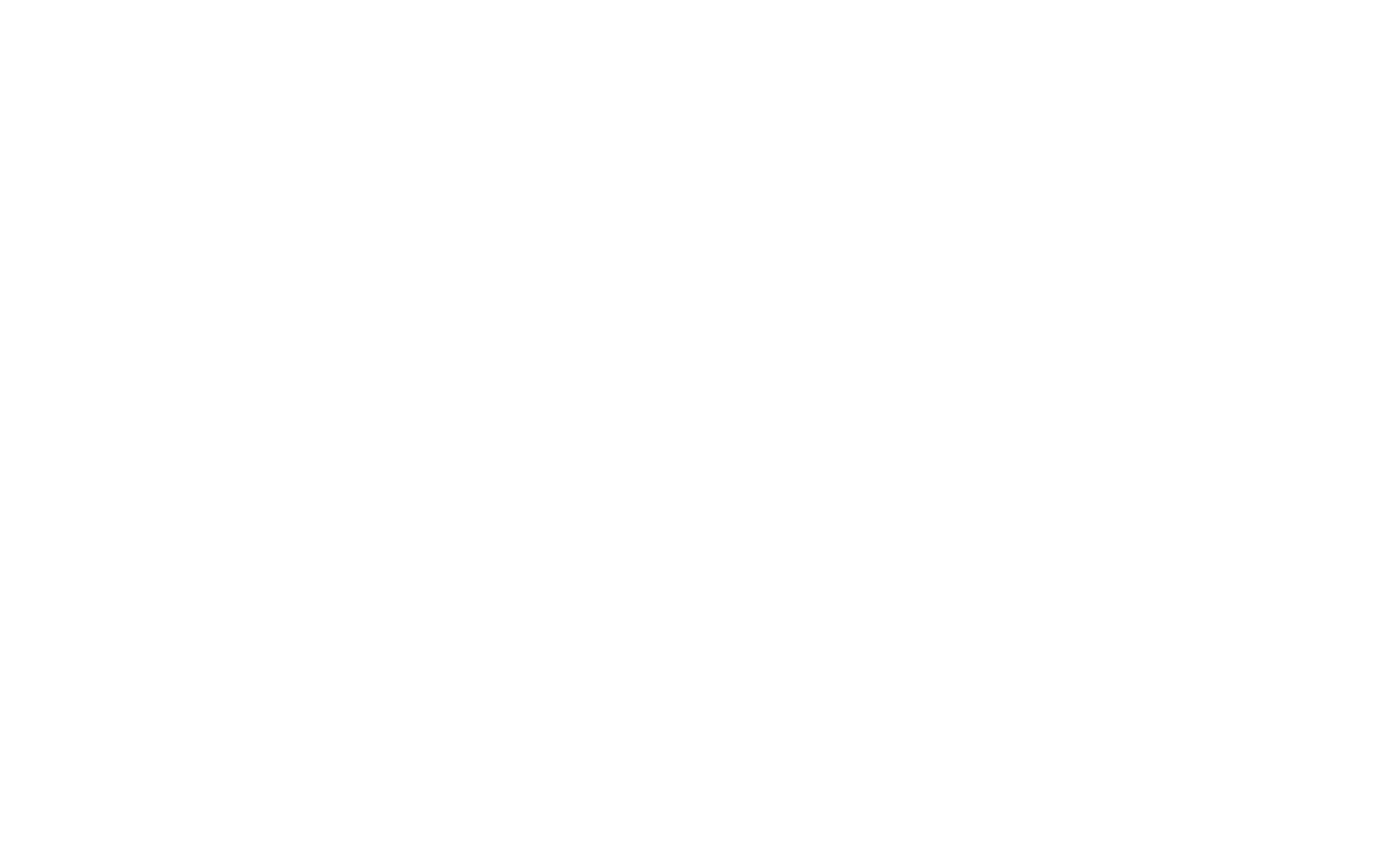## CONSEJO PROVINCIAL DE EDUCACION PAGINA: 7 JUNTA DE CLASIFICACION DE EDUCACION PRIMARIA FECHA DE EMISION:19/11/2021

# LISTADO PROVISORIO DOCENTES TITULARES ASCENSO POR ESCUELA A¥O 2022. -

# ÚÄÄÄÄÄÄÄÄÄÄÄÄÄÄÄÄÄÄÄÄÄÄÄÄÄÄÄÄÄÄÄÄÄÄÄÄÄÄÄÄÄÄÄÄÄÄÄÄÄÄÄÄÄÄÄÄÄÄÄÄÄÄÄÄÄÄÄÄÄÄÄÄÄÄÄÄÄ¿ <sup>3</sup>Localidad:Las Heras Establecimiento:ESCUELA N 3 ÀÄÄÄÄÄÄÄÄÄÄÄÄÄÄÄÄÄÄÄÄÄÄÄÄÄÄÄÄÄÄÄÄÄÄÄÄÄÄÄÄÄÄÄÄÄÄÄÄÄÄÄÄÄÄÄÄÄÄÄÄÄÄÄÄÄÄÄÄÄÄÄÄÄÄÄÄÄÙ

|                       |        |                                                                             |      |            |      |      | OTRO S.D.I<br>PUNT.<br>AI dp<br>GRAL. | OBSERVAC.<br><b>PREMIOS</b> |
|-----------------------|--------|-----------------------------------------------------------------------------|------|------------|------|------|---------------------------------------|-----------------------------|
|                       |        | MAESTROS DE A¥O EN CONDICIONES DE ACCEDER A LA VICEDIRECCION DE EGB 1 Y 2 3 |      |            |      |      |                                       |                             |
| OSUNA LAURA ROSANA    |        | 4.20                                                                        | 3.00 | 10.00 1.00 | 7.50 |      | 2.00 36.70                            |                             |
| 2 ROCHA MARIA RAQUEL  |        | 5.20                                                                        | 3.00 | 10.00      |      |      | 3.00 30.20                            |                             |
| 3 SILVA ANDREA        |        | 2.00 0.30                                                                   | 1.25 | 10.00      | 7.50 |      | 30.05                                 |                             |
| 4 MU¥OZ ELIZABETH DEL | 9 0.20 | 3.80                                                                        | 3.00 | 10.00      |      |      | 3.00 29.00                            |                             |
| 5 MARCIAL SONIA       | 9 0.40 | 4.20                                                                        | 3.00 | 7.70       |      |      | 3.00 27.30                            |                             |
| 6 HERNANDEZ GRACI ELA |        | 5.20                                                                        | 3.00 | 10.00      |      |      | 27.20                                 |                             |
| 7 LATORRE ROXANA      |        | 2.60                                                                        | 2.70 | 9.10 1.10  |      | 0.30 | 2.00 26.80                            |                             |
| 8 MORENO PABLO GERMAN |        | 2.40                                                                        | 0.75 | 8.40       | 2.50 | 0.10 | 3.00 26.15                            |                             |
| 9 ARANDA CRISTIAN     |        | 2.60                                                                        | 0.25 | 9.10       |      |      | 3.00 23.95                            |                             |
| 10 CRUZ MARGARI TA    |        | 1.60                                                                        | 3.00 | 5.60       | 1.00 |      | 2.00 22.20                            |                             |
|                       |        |                                                                             |      |            |      |      |                                       |                             |
| 11 BARRERA MAYRA      | 9      | 60                                                                          | 0.55 | 5.60       | 1.50 |      | 2.00 20.25                            |                             |
|                       |        |                                                                             |      |            |      |      |                                       |                             |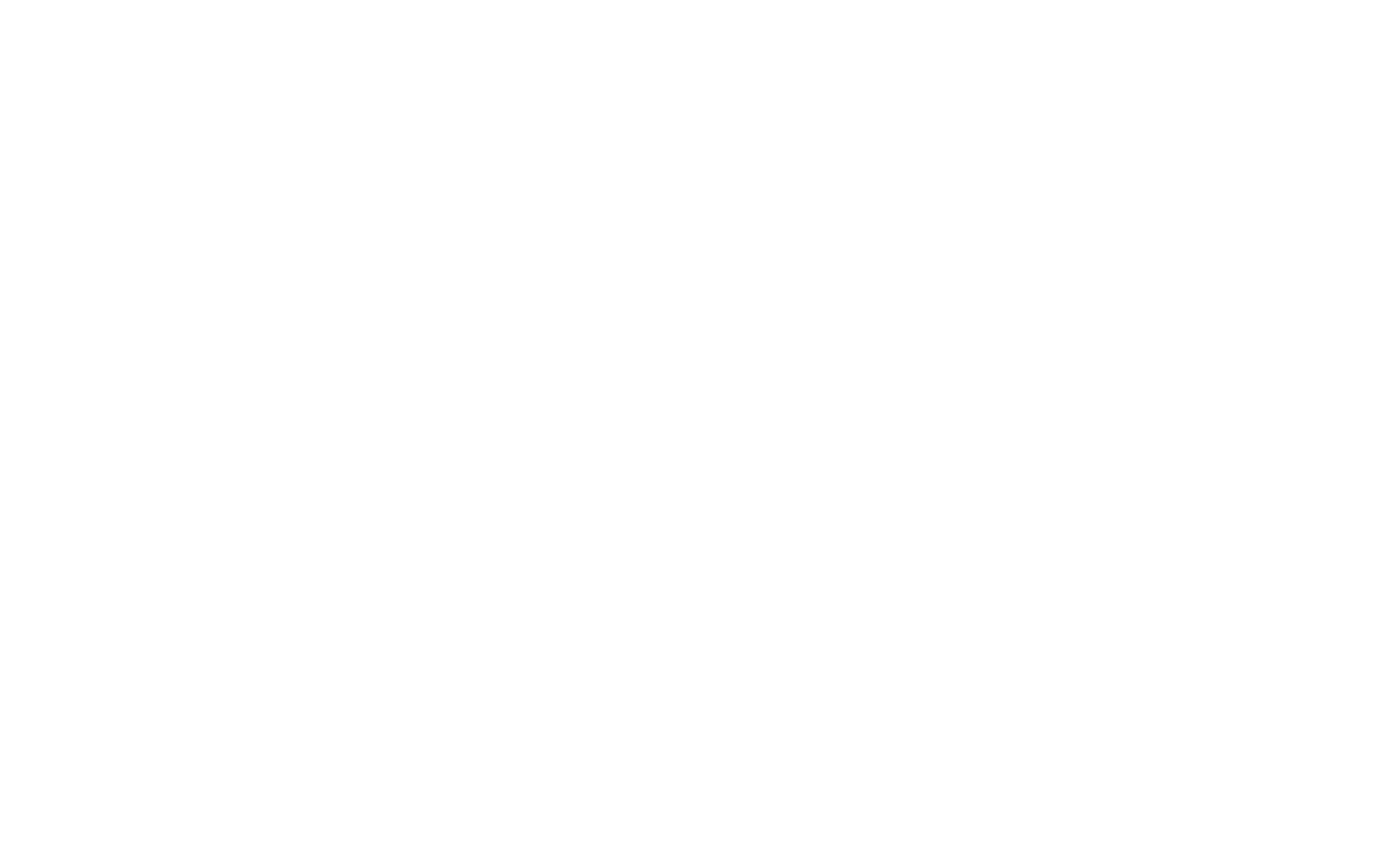## CONSEJO PROVINCIAL DE EDUCACION PAGINA: 8 JUNTA DE CLASIFICACION DE EDUCACION PRIMARIA FECHA DE EMISION:19/11/2021

# LISTADO PROVISORIO DOCENTES TITULARES ASCENSO POR ESCUELA A¥O 2022. -

# ÚÄÄÄÄÄÄÄÄÄÄÄÄÄÄÄÄÄÄÄÄÄÄÄÄÄÄÄÄÄÄÄÄÄÄÄÄÄÄÄÄÄÄÄÄÄÄÄÄÄÄÄÄÄÄÄÄÄÄÄÄÄÄÄÄÄÄÄÄÄÄÄÄÄÄÄÄÄ¿ <sup>3</sup>Localidad:Las Heras Establecimiento:ESCUELA N 53 3 ÀÄÄÄÄÄÄÄÄÄÄÄÄÄÄÄÄÄÄÄÄÄÄÄÄÄÄÄÄÄÄÄÄÄÄÄÄÄÄÄÄÄÄÄÄÄÄÄÄÄÄÄÄÄÄÄÄÄÄÄÄÄÄÄÄÄÄÄÄÄÄÄÄÄÄÄÄÄÙ

|                         |   |      |                                                                             |  |           |            |      |           | OTRO S.D.I AIdp PUNT.<br>GRAL. | OBSERVAC. | PREMI OS |
|-------------------------|---|------|-----------------------------------------------------------------------------|--|-----------|------------|------|-----------|--------------------------------|-----------|----------|
|                         |   |      | MAESTROS DE A¥O EN CONDICIONES DE ACCEDER A LA VICEDIRECCION DE EGB 1 Y 2 3 |  |           |            |      |           |                                |           |          |
| VERA ELIZABETH DEL      |   |      | 3.20                                                                        |  | 3.00      | 10.00      | 5.50 | 0.10      | 3.00 33.80                     |           |          |
| 2 MARTINEZ DIANA        |   |      | 3.40 0.30                                                                   |  | 3.00      | 10.00      | 5.50 | 0.50 0.70 | 32.40                          |           |          |
| 3 CABRERA NI DI A ANA   |   |      | 3.40                                                                        |  | 3.00      | 10.00      |      | 0.10      | 3.00 28.50                     |           |          |
| 4 ORTEGA FANNY DEL      |   |      | 4.40                                                                        |  | 3.00      | 10.00 0.30 | 1.00 |           | 27.70                          |           |          |
| 5 NAVARRO MARIA ISABEL  |   |      | 3.60                                                                        |  | 0.90      | 10.00      | 1.00 | 0.05      | 3.00 27.55                     |           |          |
| 6 HERRERA MIRIAM        |   |      | 2.60                                                                        |  | 3.00 0.10 | 9.80       |      |           | 3.00 27.50                     |           |          |
| 7 ROMERO ADRIANA        |   |      | 3.40                                                                        |  | 1.65      | 10.00      | 1.00 |           | 2.00 27.05                     |           |          |
| 8 FERNANDEZ RAQUEL      | 9 | 0.40 | 3.20                                                                        |  | 2.55      | 10.00      |      |           | 25.15                          |           |          |
| 9 LOPEZ GLORIA          |   |      | 3.00                                                                        |  | 3.00      | 10.00      |      | 0.05      | 25.05                          |           |          |
| 10 SILVERA CINTIA       |   |      | 1.40                                                                        |  | 3.00      | 4.90       | 5.25 |           | 23.55                          |           |          |
| 11 LIZONDO SONIA        |   |      | 2.20                                                                        |  | 0.15      | 9.10       |      |           | 3.00 23.45                     |           |          |
| 12 DIAZ WALTER CESAR    |   |      | 2.80                                                                        |  | 2.10      | 5.60       | 0.50 |           | 3.00 23.00                     |           |          |
| 13 MI RANDA FLORENTI NA |   |      | 2.60                                                                        |  | 2.90      | 7.00       |      |           | 21.50                          |           |          |
| 14 ARELLANO MARIA       |   |      | 2.60                                                                        |  | 0.15      | 9.10       |      |           | 20.85                          |           |          |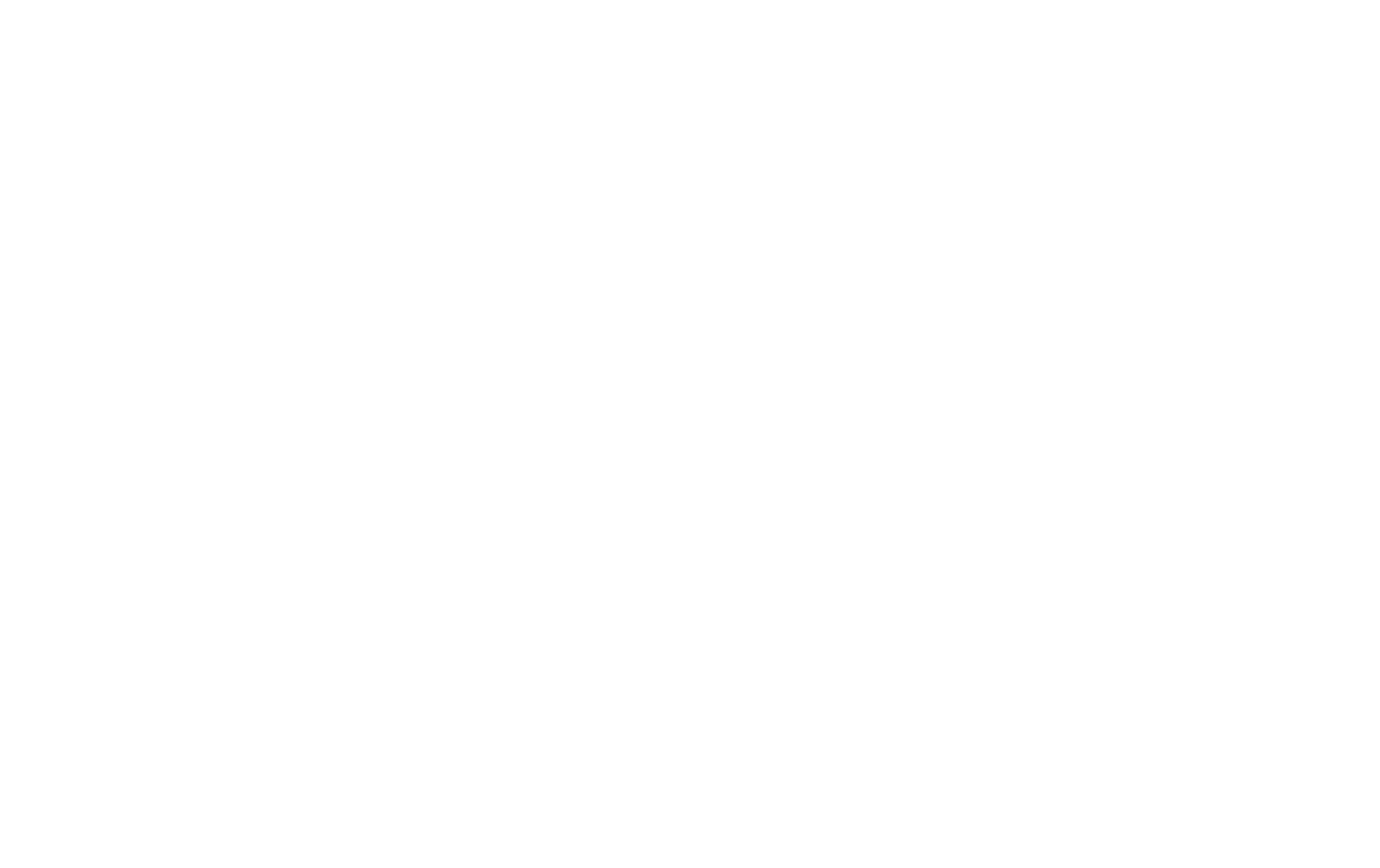CONSEJO PROVINCIAL DE EDUCACION PAGINA: 9 JUNTA DE CLASIFICACION DE EDUCACION PRIMARIA FECHA DE EMISION:19/11/2021

LISTADO PROVISORIO DOCENTES TITULARES ASCENSO POR ESCUELA A¥O 2022. -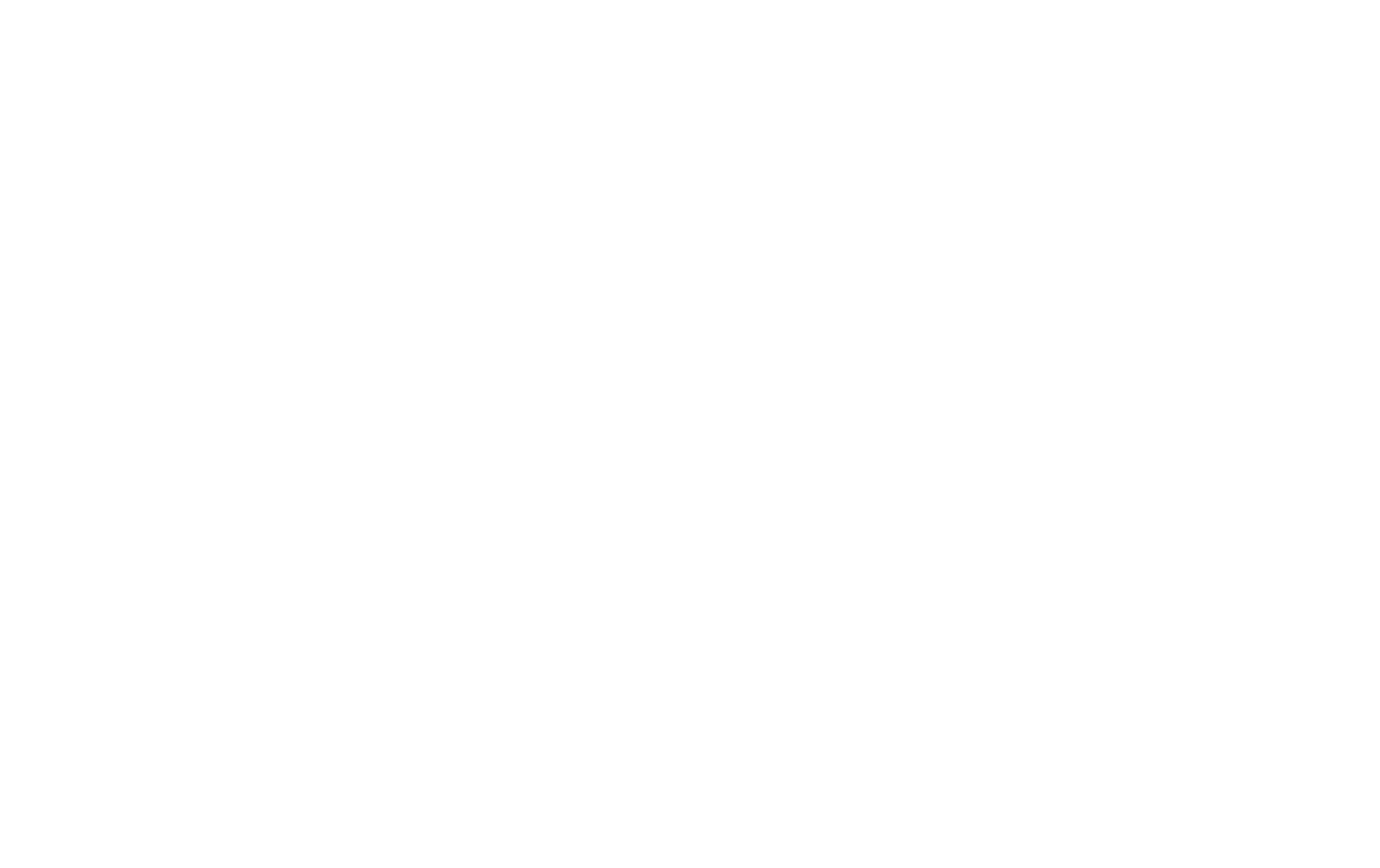## CONSEJO PROVINCIAL DE EDUCACION PAGINA: 10 JUNTA DE CLASIFICACION DE EDUCACION PRIMARIA FECHA DE EMISION:19/11/2021

# LISTADO PROVISORIO DOCENTES TITULARES ASCENSO POR ESCUELA A¥O 2022. -

# ÚÄÄÄÄÄÄÄÄÄÄÄÄÄÄÄÄÄÄÄÄÄÄÄÄÄÄÄÄÄÄÄÄÄÄÄÄÄÄÄÄÄÄÄÄÄÄÄÄÄÄÄÄÄÄÄÄÄÄÄÄÄÄÄÄÄÄÄÄÄÄÄÄÄÄÄÄÄ¿ <sup>3</sup>Localidad:Las Heras Establecimiento:ESCUELA N 64 <sup>3</sup> ÀÄÄÄÄÄÄÄÄÄÄÄÄÄÄÄÄÄÄÄÄÄÄÄÄÄÄÄÄÄÄÄÄÄÄÄÄÄÄÄÄÄÄÄÄÄÄÄÄÄÄÄÄÄÄÄÄÄÄÄÄÄÄÄÄÄÄÄÄÄÄÄÄÄÄÄÄÄÙ

| Nro Apellido y Nombre Tit A.P. ---- SERVICIOS DOCENTES   ----- Ant. Cult Resi. M.A. ATP  0.T. PUBL   ACTIVIDADES  C.C. J.E.<br>Ord                           M.A/E  Vic  Dir  Sup S.T. Voc D.N.  Asis Dict |        |             |  |  |      |       |      |               | OTRO S.D.I AIdp PUNT. | GRAL.      | OBSERVAC. PREMIOS |       |
|------------------------------------------------------------------------------------------------------------------------------------------------------------------------------------------------------------|--------|-------------|--|--|------|-------|------|---------------|-----------------------|------------|-------------------|-------|
|                                                                                                                                                                                                            |        |             |  |  |      |       |      |               |                       |            |                   |       |
|                                                                                                                                                                                                            |        |             |  |  |      |       |      |               |                       |            |                   |       |
| MAESTROS DE A¥O EN CONDICIONES DE ACCEDER A LA VICEDIRECCION DE EGB 1 Y 2 3                                                                                                                                |        |             |  |  |      |       |      |               |                       |            |                   |       |
|                                                                                                                                                                                                            |        |             |  |  |      |       |      |               |                       |            |                   |       |
| ARGA¥ARAZ RAQUEL                                                                                                                                                                                           |        | 2.80        |  |  | 3.00 | 9.80  | 6.50 |               |                       | 3.00 34.10 |                   |       |
| 2 COLMAN MARINA ITATI                                                                                                                                                                                      |        | 2.80        |  |  | 3.00 | 9.80  | 2.50 | $0.05$ 0.10   |                       | 3.00 30.25 |                   |       |
| 3 PONCE FLAVIA                                                                                                                                                                                             |        | 4.60        |  |  | 3.00 | 10.00 | 0.50 |               |                       | 3.00 30.10 |                   |       |
| 4 ECHAZU LORENZA                                                                                                                                                                                           |        | 9 0.20 2.40 |  |  | 3.00 | 8.40  | 3.00 | 0.10          |                       | 3.00 29.10 |                   |       |
| 5 SANOGUERA JORGELINA                                                                                                                                                                                      |        | l. 40       |  |  | 3.00 | 4.90  | 6.50 |               |                       | 3.00 27.80 |                   |       |
| 6 FERNANDEZ JAVI ER                                                                                                                                                                                        |        | 4.00        |  |  | 3.00 | 10.00 |      | $0.15$ $0.10$ |                       | 26.35      |                   | 0.100 |
| 7 AGUERO MARINA LORENA                                                                                                                                                                                     | 9 0.20 | 2.60        |  |  | 1.00 | 9.10  |      | 0.10          |                       | 3.00 25.00 |                   |       |
| 8 QUI LPI DOR FERNANDO                                                                                                                                                                                     |        | 2.60        |  |  | 0.70 | 8.40  |      |               |                       | 2.00 22.70 |                   |       |
| 9 PALMAS RAMON PAULINO 9                                                                                                                                                                                   |        | 2.20        |  |  | 0.85 | 7.00  | 3.00 | 0.25          |                       | 22.30      |                   |       |
| 10 SILVA VICENTA                                                                                                                                                                                           |        | 2.40        |  |  | 0.25 | 8.40  |      |               |                       | 20.05      |                   |       |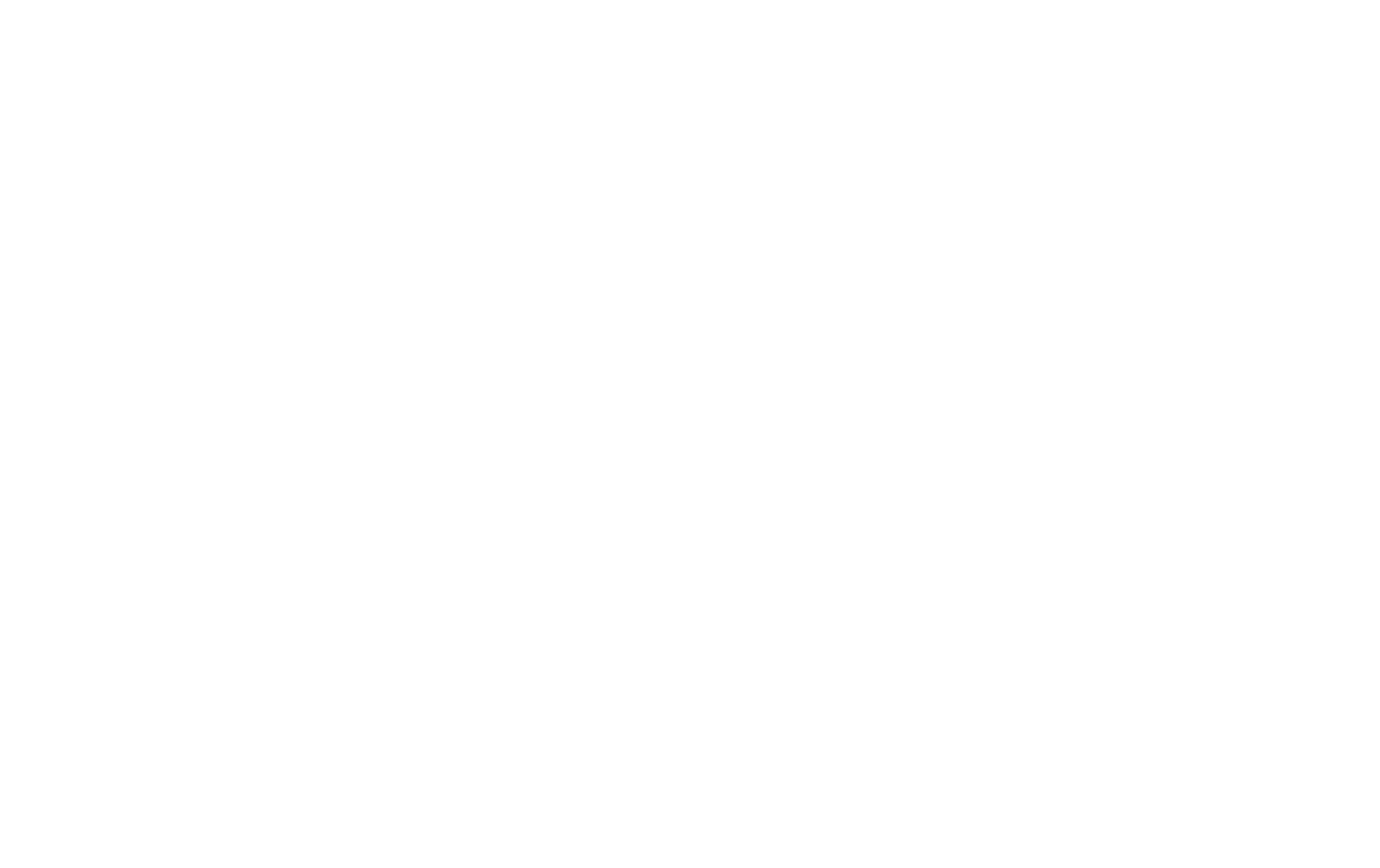## CONSEJO PROVINCIAL DE EDUCACION PAGINA: 11 JUNTA DE CLASIFICACION DE EDUCACION PRIMARIA FECHA DE EMISION:19/11/2021

# LISTADO PROVISORIO DOCENTES TITULARES ASCENSO POR ESCUELA A¥O 2022. -

# ÚÄÄÄÄÄÄÄÄÄÄÄÄÄÄÄÄÄÄÄÄÄÄÄÄÄÄÄÄÄÄÄÄÄÄÄÄÄÄÄÄÄÄÄÄÄÄÄÄÄÄÄÄÄÄÄÄÄÄÄÄÄÄÄÄÄÄÄÄÄÄÄÄÄÄÄÄÄ¿ <sup>3</sup>Localidad:Las Heras Establecimiento:ESCUELA N 77 3 ÀÄÄÄÄÄÄÄÄÄÄÄÄÄÄÄÄÄÄÄÄÄÄÄÄÄÄÄÄÄÄÄÄÄÄÄÄÄÄÄÄÄÄÄÄÄÄÄÄÄÄÄÄÄÄÄÄÄÄÄÄÄÄÄÄÄÄÄÄÄÄÄÄÄÄÄÄÄÙ

|                        |           |  |      |                                                                             |  |                   | <b>Example 2018 CONTROLLING CONTROLLING CONTROLLING CONTROLLING CONTROLLING CONTROLLING CONTROLLING CONTROLLING</b> |            |  |
|------------------------|-----------|--|------|-----------------------------------------------------------------------------|--|-------------------|---------------------------------------------------------------------------------------------------------------------|------------|--|
|                        |           |  |      | MAESTROS DE A¥O EN CONDICIONES DE ACCEDER A LA VICEDIRECCION DE EGB 1 Y 2 3 |  |                   |                                                                                                                     |            |  |
| CONTENTTI GUI LLERMO   | 4.20 0.30 |  | 3.00 | 10.00                                                                       |  | 11. 75            | $0.15$ $0.10$                                                                                                       | 38.50      |  |
| 2 RIOS MIRNA DEL       | 3.60      |  | 3.00 | 10.00                                                                       |  | $0.10 \quad 4.00$ | 0.10                                                                                                                | 29.80      |  |
| 3 FIGUEROA HUGO        | 4.40      |  | 3.00 | 10.00                                                                       |  |                   | 0.40                                                                                                                | 3.00 29.80 |  |
| 4 RIOS DARDO ARIEL     | 5.00      |  | 3.00 | 10.00                                                                       |  |                   |                                                                                                                     | 27.00      |  |
| 5 MAZA MARIA ALEJANDRA | 1.60      |  | .60  | 5.60                                                                        |  | 5.50              |                                                                                                                     | 3.00 26.30 |  |
| 6 ALACA ELSA           | 2.60      |  | 1.70 | 9.10                                                                        |  |                   | 0.10                                                                                                                | 3.00 25.50 |  |
| 7 GOMEZ ALICIA RAQUEL  | 2.80      |  | 0.40 | 9.10                                                                        |  |                   |                                                                                                                     | 3.00 24.30 |  |
| 8 LOPEZ CAMACHO SABINA | 3.40      |  | 1.50 | 10.00                                                                       |  |                   |                                                                                                                     | 23.90      |  |
| 9 AVILA SONIA VERONICA | 2.40      |  | 0.30 | 9.10                                                                        |  |                   | 0.10                                                                                                                | 2.00 22.90 |  |
| 10 SALVA SONIA DALILA  | 2.60      |  | 2.10 | 9.10                                                                        |  |                   | 0.05                                                                                                                | 22.85      |  |
| 11 SARAVIA MARIO       | 2.60      |  | 0.35 | 9.10                                                                        |  |                   |                                                                                                                     | 21.05      |  |
| 12 GALDAMES CAROLINA   | 1.40      |  | 0.75 | 4.90                                                                        |  | 2.25              |                                                                                                                     | 18.30      |  |
| 13 GONZALEZ GABRIELA   | 1.20      |  | .55  | 4.20                                                                        |  |                   |                                                                                                                     | 15.95      |  |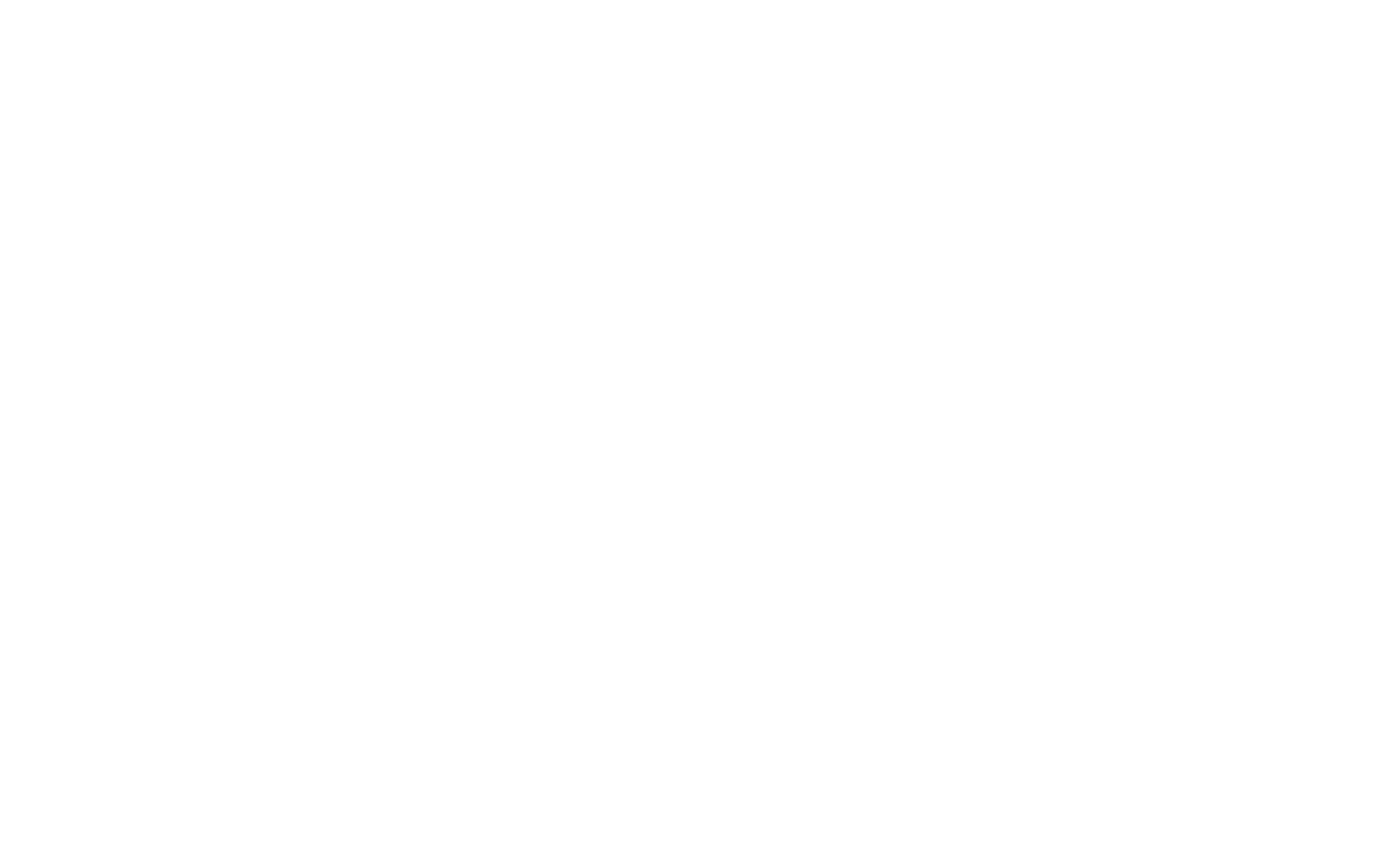## CONSEJO PROVINCIAL DE EDUCACION PAGINA: 12 JUNTA DE CLASIFICACION DE EDUCACION PRIMARIA FECHA DE EMISION:19/11/2021

# LISTADO PROVISORIO DOCENTES TITULARES ASCENSO POR ESCUELA A¥O 2022. -

# ÚÄÄÄÄÄÄÄÄÄÄÄÄÄÄÄÄÄÄÄÄÄÄÄÄÄÄÄÄÄÄÄÄÄÄÄÄÄÄÄÄÄÄÄÄÄÄÄÄÄÄÄÄÄÄÄÄÄÄÄÄÄÄÄÄÄÄÄÄÄÄÄÄÄÄÄÄÄ¿ <sup>3</sup>Localidad:Las Heras Establecimiento:ESCUELA N 84 3 ÀÄÄÄÄÄÄÄÄÄÄÄÄÄÄÄÄÄÄÄÄÄÄÄÄÄÄÄÄÄÄÄÄÄÄÄÄÄÄÄÄÄÄÄÄÄÄÄÄÄÄÄÄÄÄÄÄÄÄÄÄÄÄÄÄÄÄÄÄÄÄÄÄÄÄÄÄÄÙ

| Nro Apellido y Nombre Tit A.P. ---- SERVICIOS DOCENTES   ----- Ant. Cult Resi. M.A. ATP O.T. PUBL<br>Ord |      | M.A/E Vic Dir Sup S.T. Voc D.N. Asis Dict                                   |  |        |       |      |      | ACTIVIDADES C.C. J.E.<br>LOC PROV NA/IN | OTRO S.D.I AI dp | PUNT.<br>GRAL. | OBSERVAC. PREMIOS |
|----------------------------------------------------------------------------------------------------------|------|-----------------------------------------------------------------------------|--|--------|-------|------|------|-----------------------------------------|------------------|----------------|-------------------|
|                                                                                                          |      | MAESTROS DE A¥O EN CONDICIONES DE ACCEDER A LA VICEDIRECCION DE EGB 1 Y 2 3 |  |        |       |      |      |                                         |                  |                |                   |
| <b>QUIPILDOR ALEXIS</b>                                                                                  | 1.60 |                                                                             |  | 0.90   | 10.00 |      | 1.00 |                                         | 3.00 25.50       |                |                   |
| 2 CARRASCO CLAUDIA                                                                                       | 1.60 |                                                                             |  | . . 05 | 5.60  |      | 4.00 |                                         | 3.00 24.25       |                |                   |
| 3 ALVAREZ GAI TAN                                                                                        | 2.60 |                                                                             |  | 3.00   | 6.30  |      |      |                                         | 3.00 23.90       |                |                   |
| 4 MORELLI YOLANDA                                                                                        | 2.20 |                                                                             |  | .20    | 6.30  |      | 1.00 |                                         | 3.00 22.70       |                |                   |
| 5 ARELLANO GABRI ELA                                                                                     | 2.60 |                                                                             |  | 0.80   | 9.10  |      | 1.00 |                                         |                  | 22.50          |                   |
| 6 MEDINA MARCELA ERICA                                                                                   | 2.40 |                                                                             |  | 3.00   | 6.30  |      | 1.00 |                                         |                  | 21.70          |                   |
| <b>GONZALEZ ADRIANA</b>                                                                                  | 1.80 |                                                                             |  | 3.00   | 6.30  |      | 1.50 |                                         |                  | 21.60          |                   |
|                                                                                                          | 2.40 |                                                                             |  | 0.95   | 9.10  |      |      | 0.10                                    |                  | 21.55          |                   |
| 8 RIBOLDI SILVIA                                                                                         |      |                                                                             |  |        |       | 4.90 | 2.00 |                                         | 20.45            |                |                   |